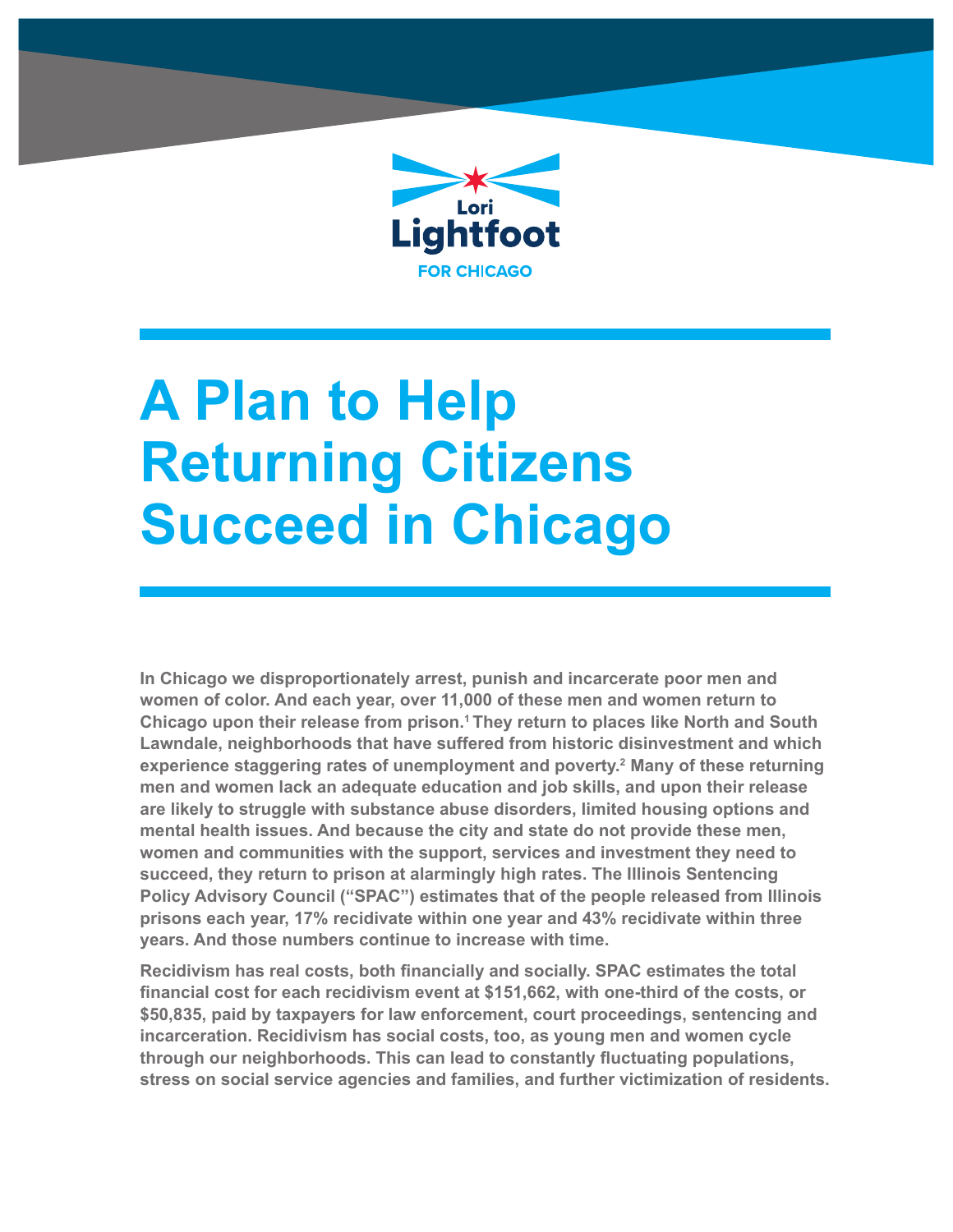

**It is imperative that we reduce recidivism by helping people and communities. This means abandoning failed incarceration and rehabilitation policies and practices, and turning instead to evidence based programs with track records of success and policies that remove barriers to opportunity for people with arrest and conviction records. For instance, we know that among all re-entry programs, employment training/job assistance returns \$20.26 on every dollar invested.<sup>3</sup> We also know that recidivism rates decrease significantly when returning citizens have access to employment and safe, stable, and affordable housing.** 

**Working with the state, community-based providers like Safer Foundation and CARA, local and national businesses, affordable housing providers and philanthropic organizations, we can dramatically reduce recidivism by:**

- **1. Creating the Office of Returning Citizens Affairs and streamline reentry services**
- **2. Supporting community-based social service programs**
- **3. Advancing policies and legislation that remove barriers to obtaining housing**
- **4. Restructuring city spending to address social determinants of health**
- **5. Providing returning citizens access to affordable educational opportunities**

## **1. Create the Office of Returning Citizens Affairs and streamline re-entry services in Chicago**

City hall must play an active role in helping returning citizens successfully transition back into our neighborhoods while also ensuring public safety. Cities like Los Angeles, New York, Boston and Washington, D.C. have long realized this, and Chicago must, too.

As mayor, I will create an Office of Returning Citizens Affairs within the Mayor's Office for Public Safety that will be staffed with professionals specializing in all aspects of workforce development, community outreach services, and case management. The office's portfolio of responsibilities will include:

- Streamlining and scaling up re-entry services throughout the city
- Coordinating with city agencies, social service providers and local businesses to assist people with arrest and conviction records in becoming employed and productive citizens
- Advancing legislative, policy, program, spending and investment changes to help returning citizens find housing, obtain education and training, healthcare and treatment

It is so important to our communities that families can be together, and I know that we must do more to keep them together. By employing evidence-based strategies that are shown to work, we can increase the likelihood returning citizens become self-sufficient, tax paying members of our communities while reducing crime, drug abuse and addiction, and the amount spent on incarceration.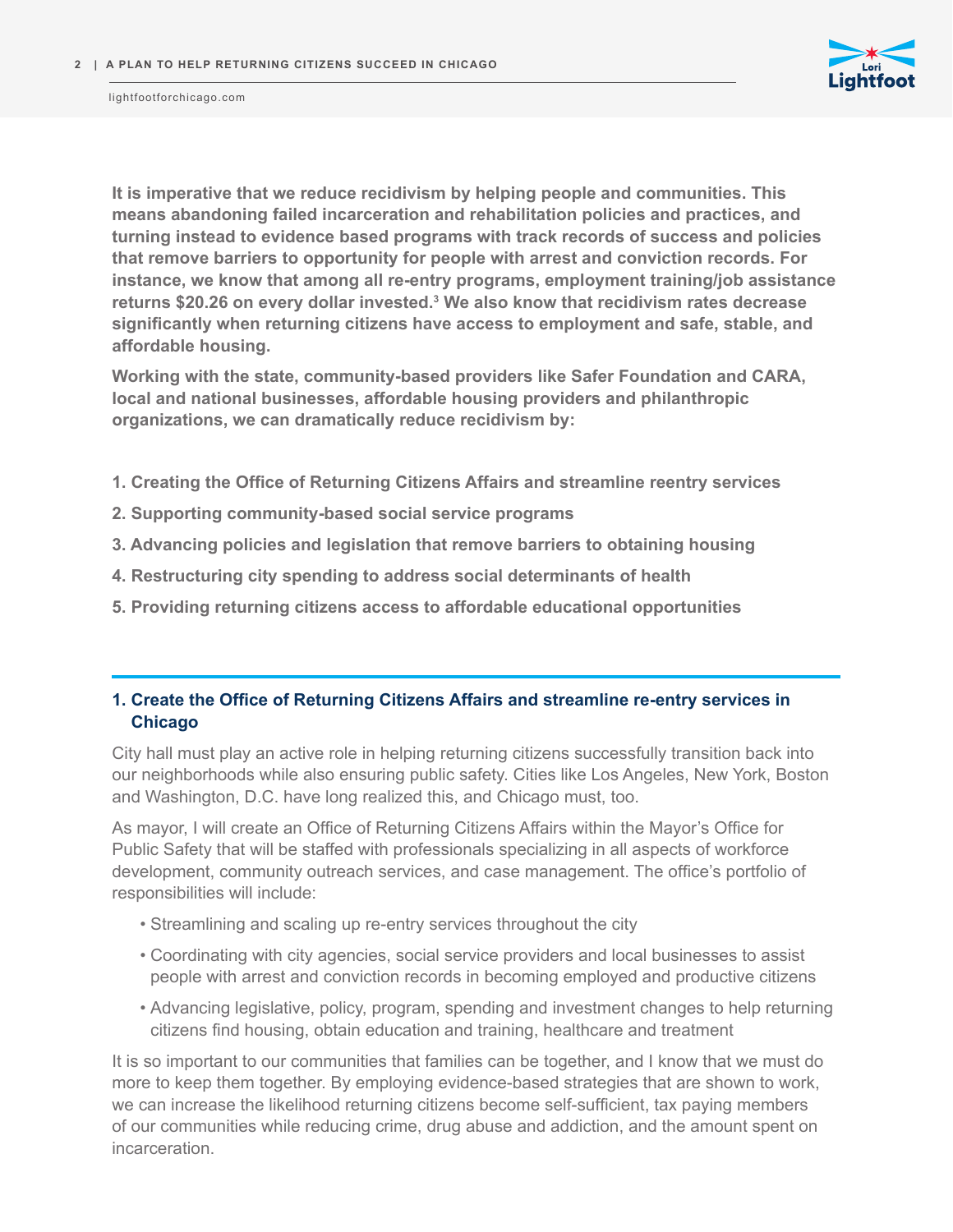

### **2. Support community-based programs that reduce recidivism**

Community-based programs run by organizations like the Safer Foundation and CARA play a critical role in reducing recidivism and providing returning citizens opportunities they need to succeed. These programs give returning citizens structured environments and wrap-around services that often are missing from their lives. They also provide job and skills training required to secure a job and succeed in the workforce. Additionally, these programs benefit the larger community because the men and women who complete them are more likely to find work in the legitimate economy and are less likely to engage in risky behavior or associate with people who do.

As mayor, I will commit to supporting programs and organizations that provide returning citizens with business-driven skills training and placement opportunities so they can become credentialed workers in growing sectors such as advanced manufacturing, transportation, construction, healthcare and technology. By training returning citizens in these growing fields, we can create a path out of the cycle of recidivism while also training a valuable labor source at a time when employers are struggling to find qualified workers. Programs that merge the needs of the local, middle-skills employers and persons with arrest and conviction records have proven effective. Locally, the Safer Foundation has shown that when this model is used to train formerly incarcerated persons to fulfill the middle-skills labor gap in high-demand local industries, people with records can secure and keep living wage jobs.

The city will also commit to supporting social enterprises that are designed to achieve a social impact, environmental improvement and a profit. These enterprises generate the majority of their income by selling goods and services made or provided by individuals with arrest and conviction records. Profits are reinvested to advance the social aims of the business, such as training and employing individuals with arrest and conviction records.

As my administration supports and expands access to comprehensive workforce development models, we will also support programs that address the following three elements of workforce development concerning returning citizens:

- **• Engage employers.** Mutually beneficial partnerships between the city, employers and agencies working with diverted and returning citizens are integral to reducing recidivism. In addition to helping employers identify qualified candidates for demand-driven career opportunities, many employers require technical assistance to improve their hiring and onboarding processes for new employees.
- **• Encourage entrepreneurship.** Diverted and returning citizens need tools and support to become economically self-sufficient, tax paying citizens. One way to help is to provide access to start-up capital. My administration will actively work with and encourage banks, foundations, community development organizations and others with the capacity to grant and lend diverted and returning citizens reasonably priced capital and/or provide business planning resources and entrepreneurial coaching.
- **• Support apprenticeships and "earn and learn" credentials.** The Mayor's Office of Returning Citizens Affairs and City Colleges will support local businesses that provide meaningful apprenticeship opportunities for diverted and returning citizens that lead to a credential and gainful employment. We will target high demand industries to take advantage of "earn and learn" credentials.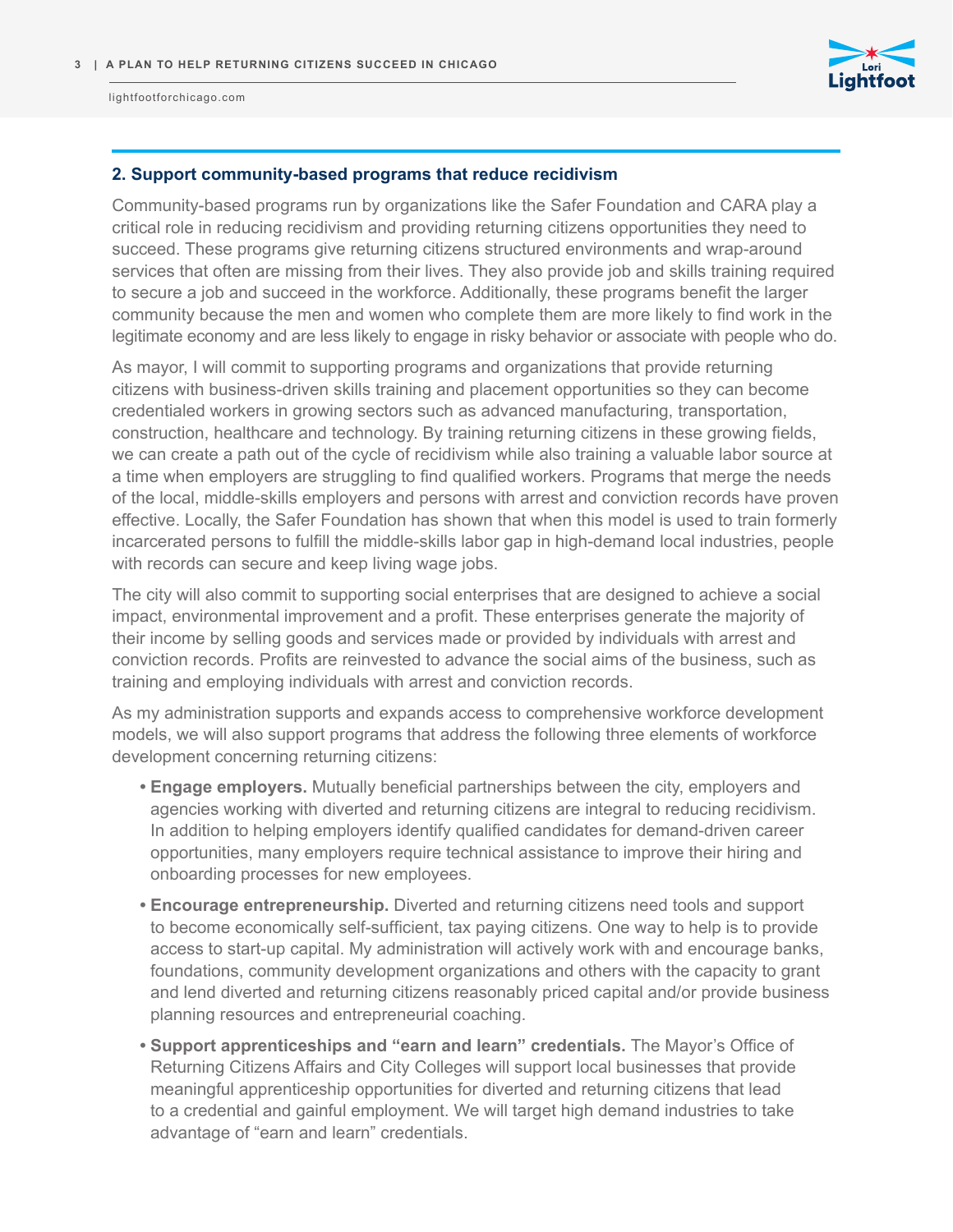

# **3. Advance policies and legislation that help people with records obtain temporary, transitional and permanent housing**

Access to stable housing is critical to reducing recidivism. Nationally, more than 10% of those coming in and out of prisons and jail are homeless in the months before and after their incarceration.<sup>4</sup> The lack of access to reliable housing places huge strains on returning citizens and their families, depriving them of a necessary foundation for a stable life. Moreover, it has significant social and economic costs as returning citizens become homeless, cannot find work, re-offend and/or return to jail or prison.<sup>5</sup>

In an effort to increase access to stable housing, my administration will:

- **•** Draft and work to pass a "fair chance" ordinance that prohibits landlords from imposing blanket bans on renting to an individual based on his or her criminal record. Instead, landlords would be required to conduct an individualized analysis of an applicant's conviction history, including whether the individual poses a threat to the public and the community, the amount of time since the person's conviction, evidence of rehabilitation and other mitigating circumstances. Policies such as these not only make sense, but they move our policies into alignment with the Fair Housing Act and the Civil Rights Act of 1964.
- **•** Reform Chicago Housing Authority ("CHA") practices by prohibiting CHA from denying housing to individuals based on solely arrest and conviction records, and evicting people from CHA because of their records.
- **•** Increase access to temporary housing so a person's stay in jail or prison does not exceed his or her sentence. Many people remain incarcerated after their scheduled release dates simply because they have nowhere to go upon release. Rather than spend \$143 per day to incarcerate a person and prolong their separation from friends and family, the city should work with Cook County and the state to invest this money into creating more temporary housing.<sup>6</sup>
- **•** Increase access to transitional housing so returning citizens who are waiting to get into treatment, education and/or job training programs have a stable place to live. The city can work with providers and other units of government to create and expand programs like the University of Illinois Health and Hospital System's Better Health through Housing Initiative, which places people in "bridge units" until longer term housing arrangements can be secured.<sup>7</sup>
- **•** Improve access to permanent affordable housing. People with arrest and conviction records often face barriers to securing permanent housing, even years after their release. This issue will not be addressed until landlords and property owners are incentivized to lease to people with records, or until incentives are given to prospective property owners to purchase land or property specifically for mixed-use and mixed-income housing that includes slots for people with arrest or criminal records.

## **4. Restructure city funding in order to address the social determinants of health**

My administration will conduct an audit of all city programs to identify opportunities where Medicaid can be leveraged to free up city funding to address issues that Medicaid does not cover, such as housing, education, and transportation**.** Over the last several years, justice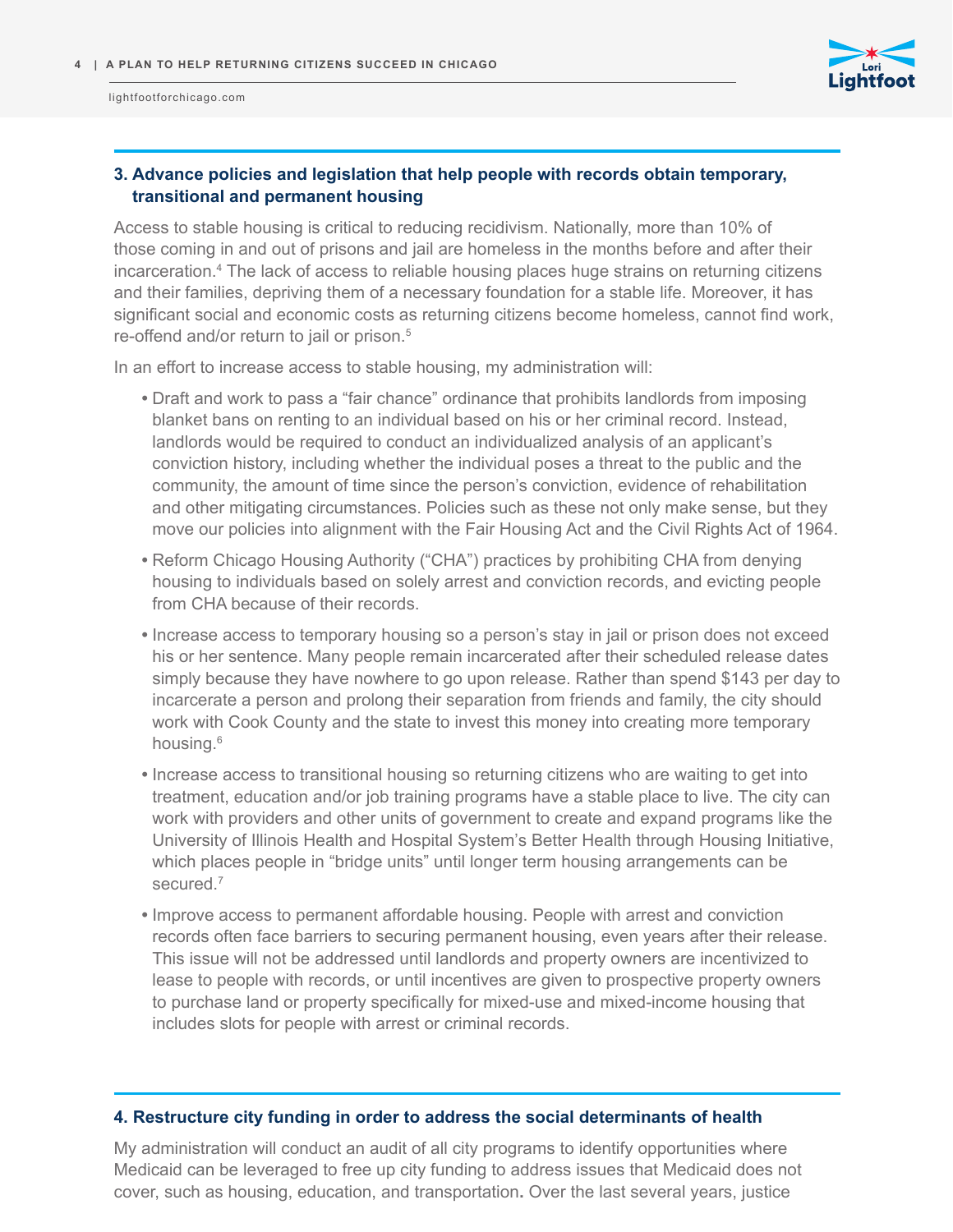

system stakeholders throughout the U.S. have shifted their approach to reform away from law and order policies and toward a public health approach. This shift is due in part to Medicaid expansion under the Affordable Care Act, which covers (for the first time ever) low-income adults without dependent children. This has led to an unprecedented prioritization of Medicaid funds and policies toward individuals involved in the justice system. Given the fact that people with arrest and conviction records have traditionally gone uninsured and faced disproportionate levels of addiction, mental illness, and chronic conditions, it has been recognized that Medicaid presents an opportunity to reform the justice system by addressing the needs of individuals whose unmet health conditions often drive their criminal behavior.<sup>8</sup> Addressing these health conditions improves both justice outcomes, through lower recidivism rates, and health outcomes through fewer emergency room visits. These lead not only to an improvement in overall outcomes, but also a significant reduction in costs.<sup>9</sup>

While this shift is welcome, there are significant barriers that make it difficult to leverage Medicaid to provide needed extend services this population. These areas impact health outcomes, but have little to do with healthcare on the surface. These social determinants of health are defined by the Center for Disease Control as "conditions in the environments in which people are born, live, learn, work, play, worship, and age that affect a wide range of health, functioning, and quality-of-life outcomes and risks."<sup>10</sup> They include, but are not limited to housing, education, transportation and justice system-involvement. Health insurance coverage can be life-changing for some, but far too many never have the opportunity to take advantage of its benefits due to these barriers. What remains to be done, and is certainly possible, is restructuring grant dollars to supplement existing Medicaid-reimbursement streams to address the social determinants of health. This includes a close examination of what the city currently funds today and identifying items that can be shifted towards Medicaid. By doing so, funding can be freed up and applied to other areas, like housing, transportation, education, and other needs.

#### **Provide returning citizens access to affordable adult education.**

Data strongly suggests that returning citizens who have at least a GED are more successful at re-entering society than those without a GED. However, recent data suggest that less than onethird of all prisoners participate in educational programming that leads to a GED.11 Technology has shifted the education landscape in such a way that adults who have not received either a high school diploma or a GED require more support than those that have a high school diploma or GED. Current state and federal regulations make it difficult for people with arrest and conviction records to access financial aid for higher education. Therefore, my administration will work to establish that makes educational programs at City Colleges affordable and accessible to returning citizens who want to obtain a GED or go to college.

**A final note:** I hope that this initial plan can be an important part of moving our city in the right direction and also that it can spark an ongoing conversation about reducing recidivism and helping people with arrest and conviction records return to Chicago and succeed. Please send your thoughts and ideas to info@lightfootforchicago.com and we will build on this plan together.